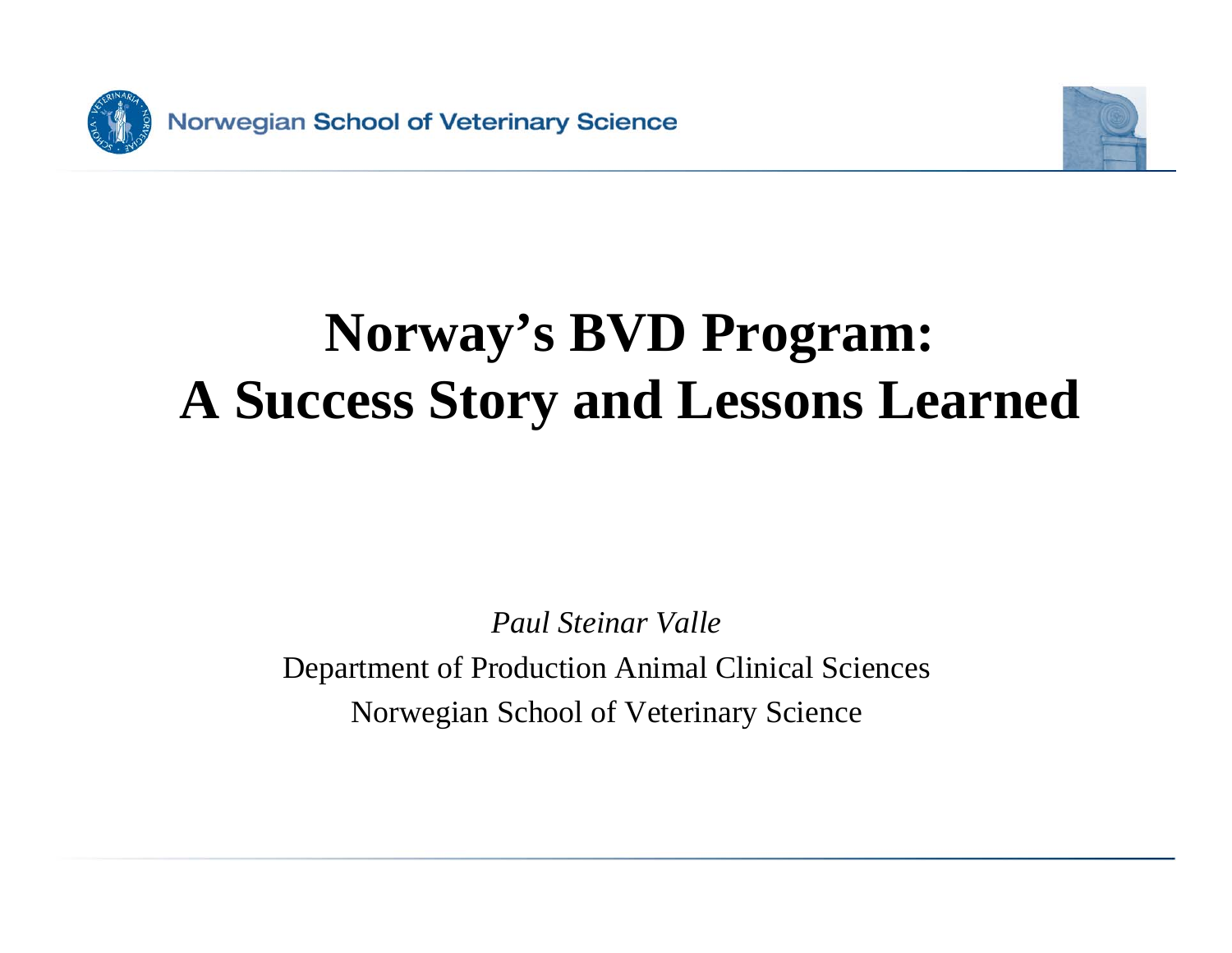



# The Norwegian Story

- The establishment of the program
- The Control-scheme
- The Test-scheme
- Observed effects of BVDV within herds
- Observed trends in the population
- Cost-benefit of Norwegian BVD control
- The success factors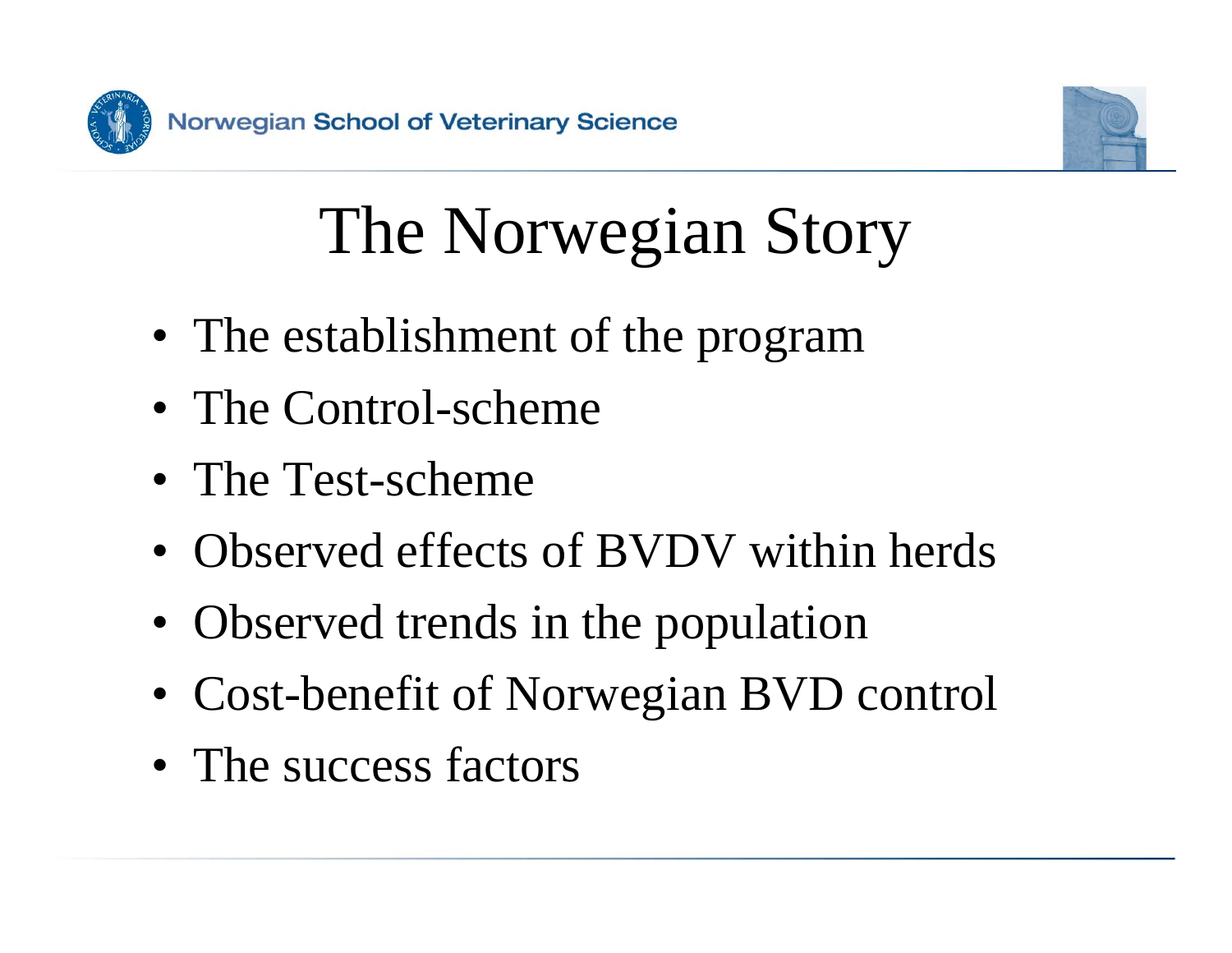



## 'How it all startet.'

- Focus within the academics e.g. UK and Sweden (mid 80'ies)
- Formulation of a test-scheme Alenius & Niskanen (late 80'ies)
- Focus within national academics (late 80'ies)
- Focus (and eventually demands) among private practitioners, farmers and their cooperatives (early 90'ies)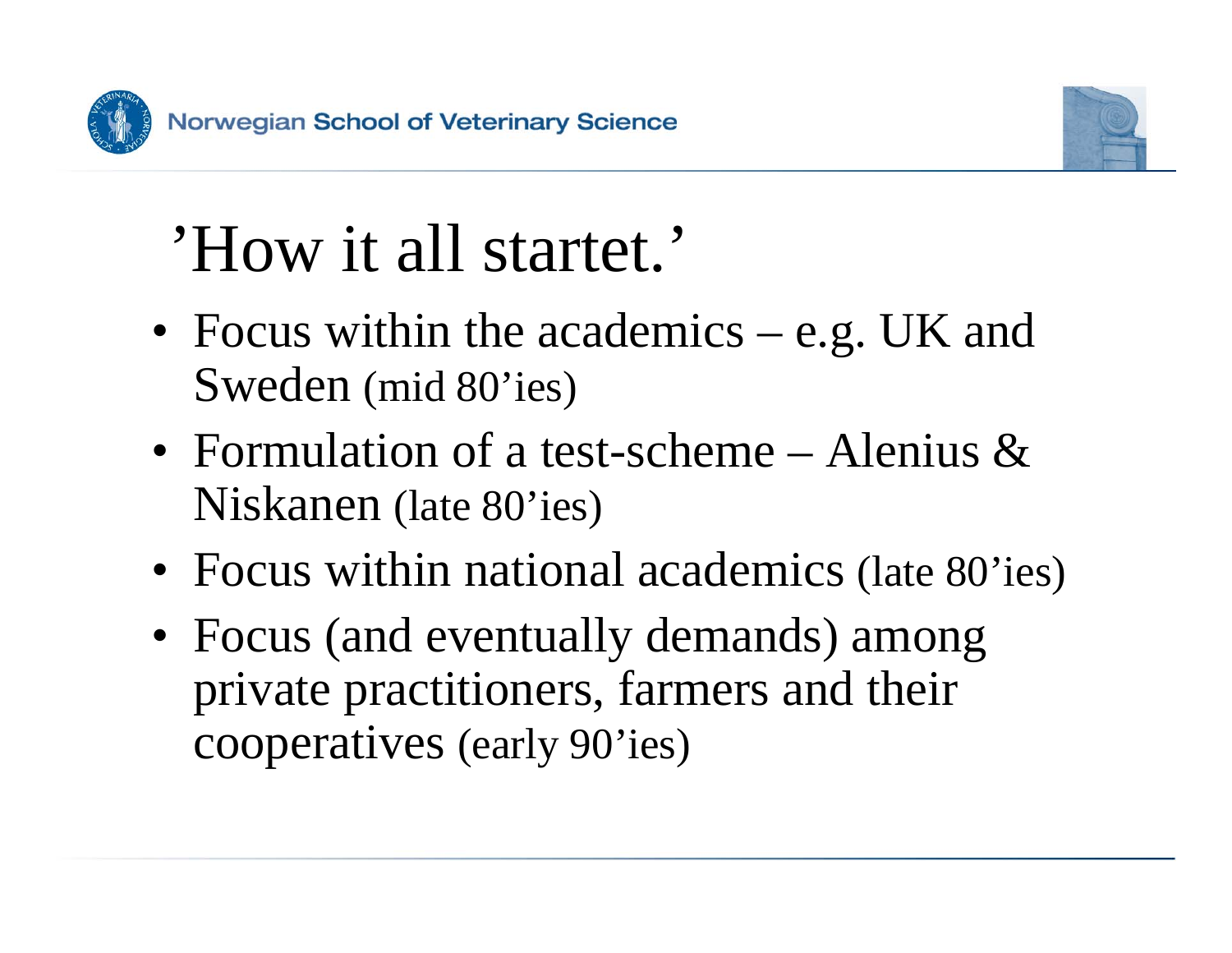



'Dugnad' = voluntary communal work orFarmersThe industry (TINE, GENO and Norwegian Meat) their HealthServices andlocal vets pushing A Cooperative National approach Animal HealthAutorithiesAndVeterinary Institute

'Join the neighbours in giving a hand with a house'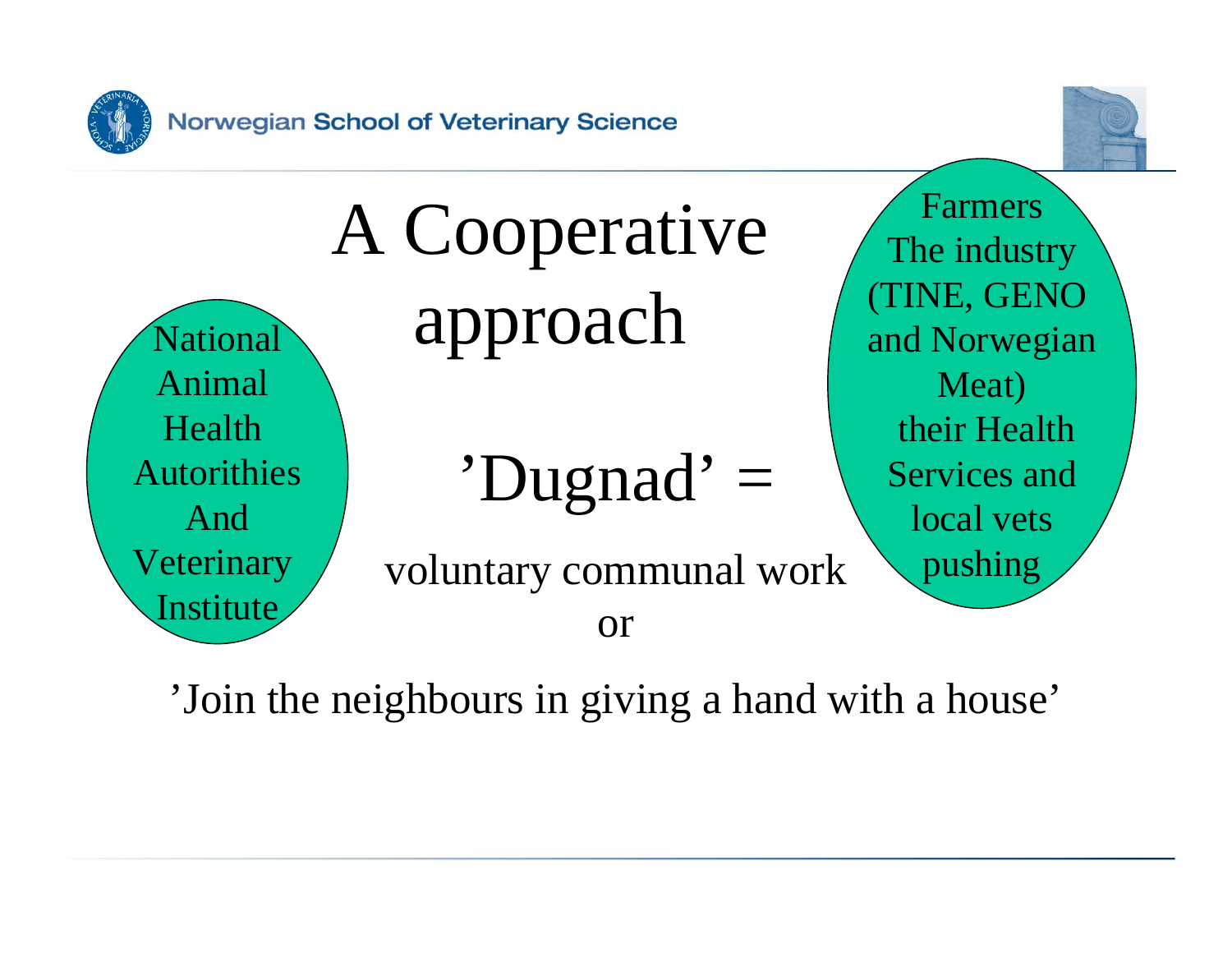



## The Control-Scheme

- • Isolation of infected herds by official movement restrictions
- BVD was already a notifiable disease in Norway
	- The program in three phases:
		- Cooperative (93-97)
		- Official (98-2000) and
		- Cooperative again (2001-)



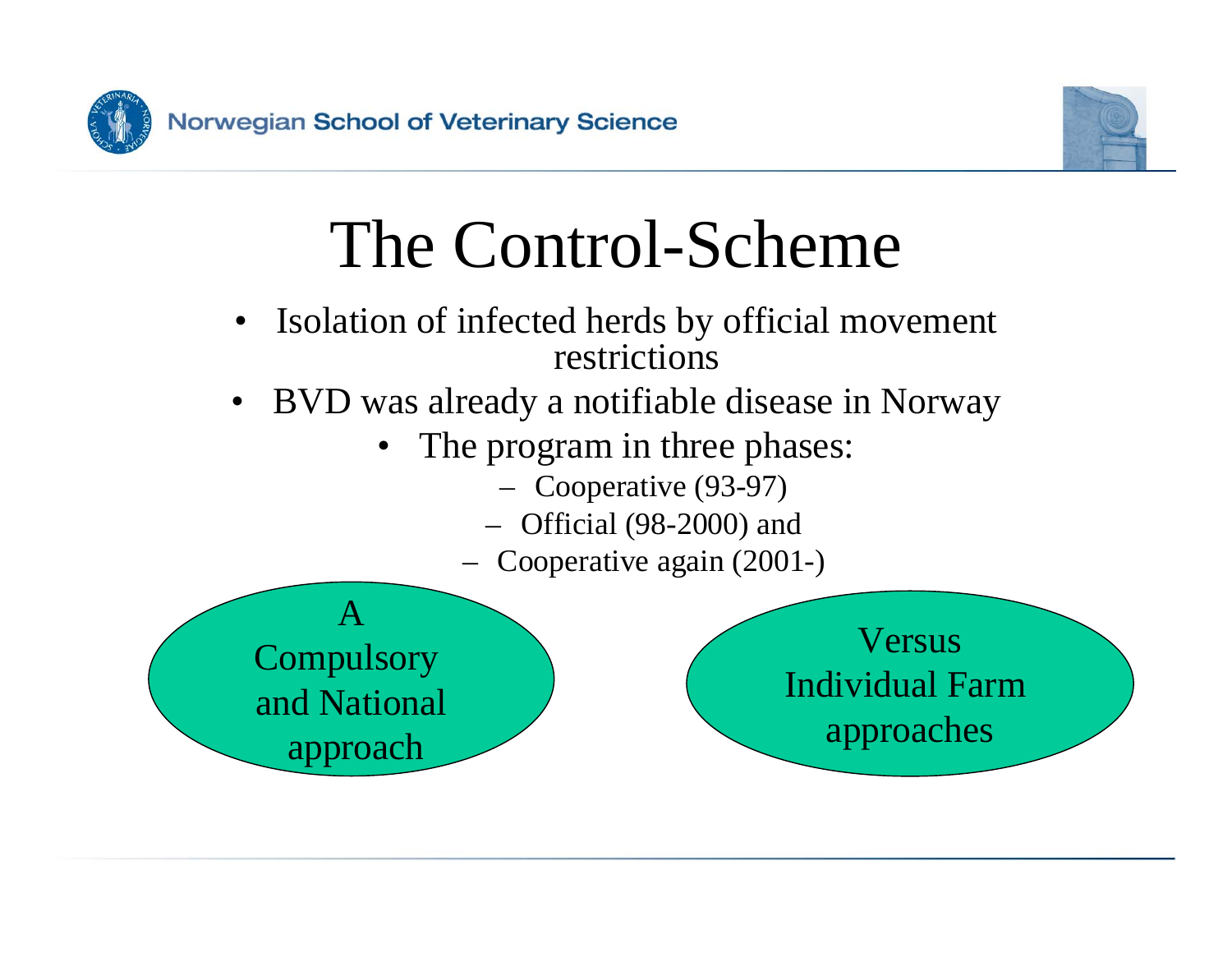



### The Risk factors adressedi.e. the Educational focus for Biosecurity

- Young stock on common pasture
- •• Over-the-fence pasture contact
- Purchase of live animal
- •Not asking for health certificates
- Other animal(cattle) traffic
- Not using advisory services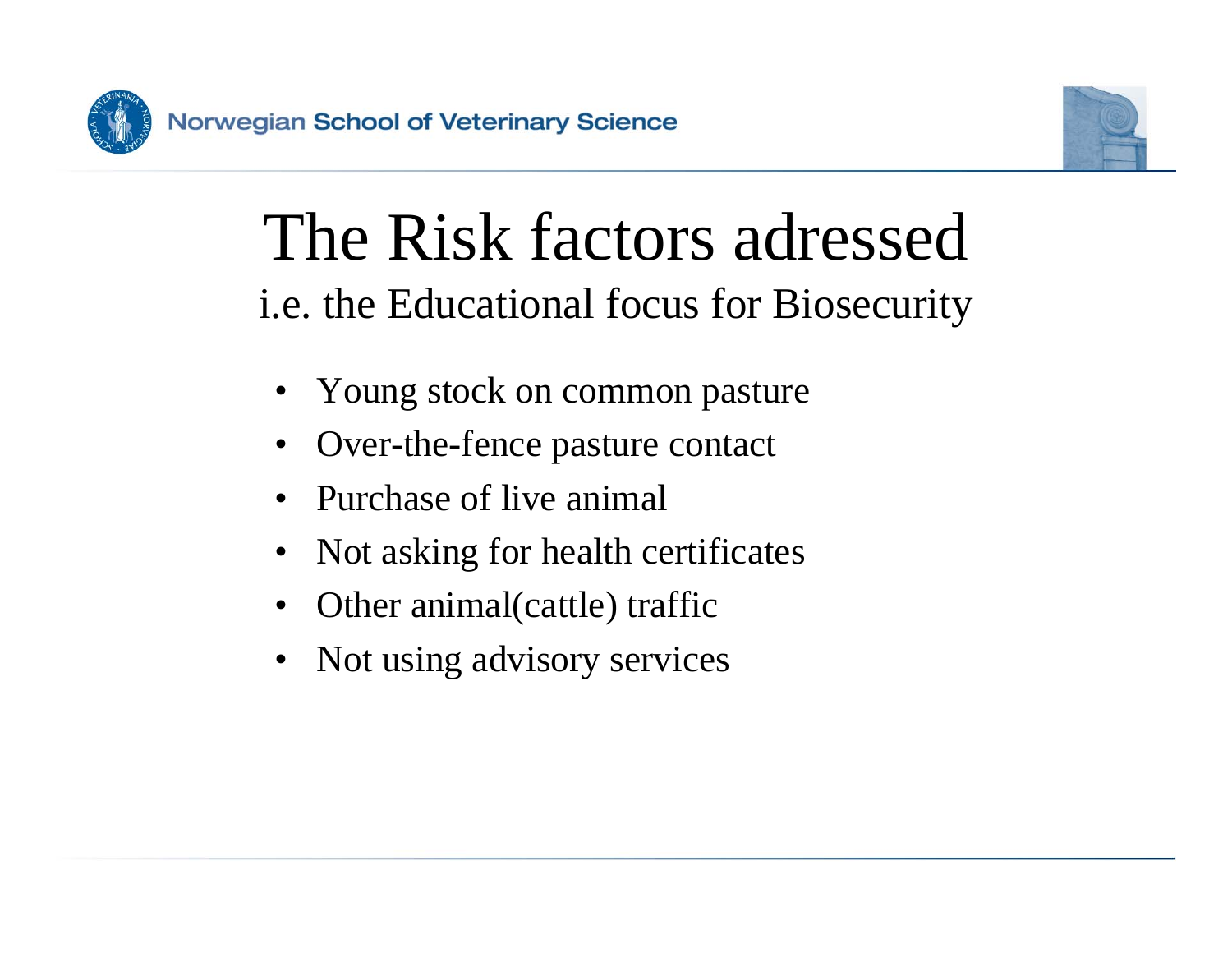





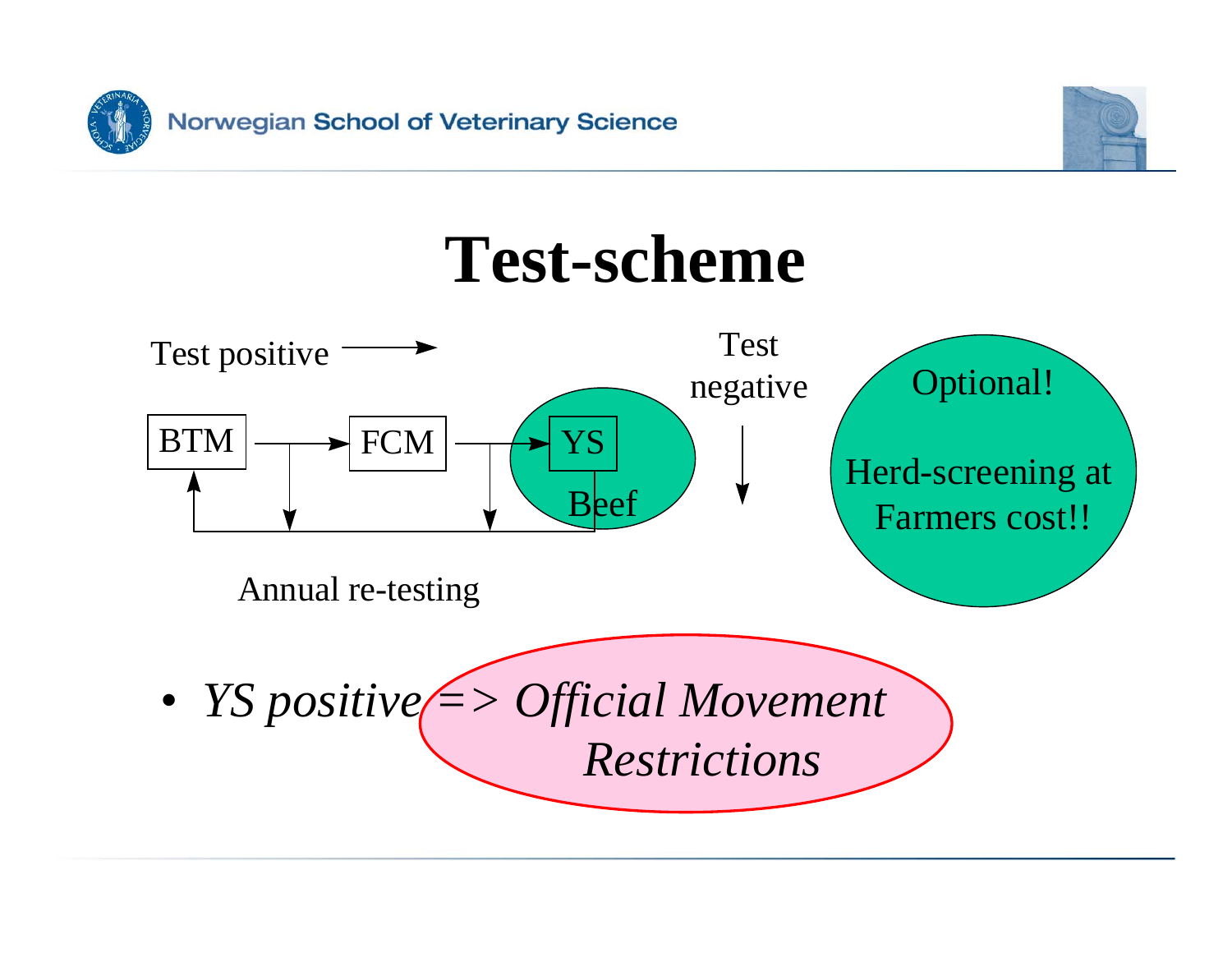



## Cut-off and time

#### Lab-sensitivity versus epidemiological sensitivity



1997



1993

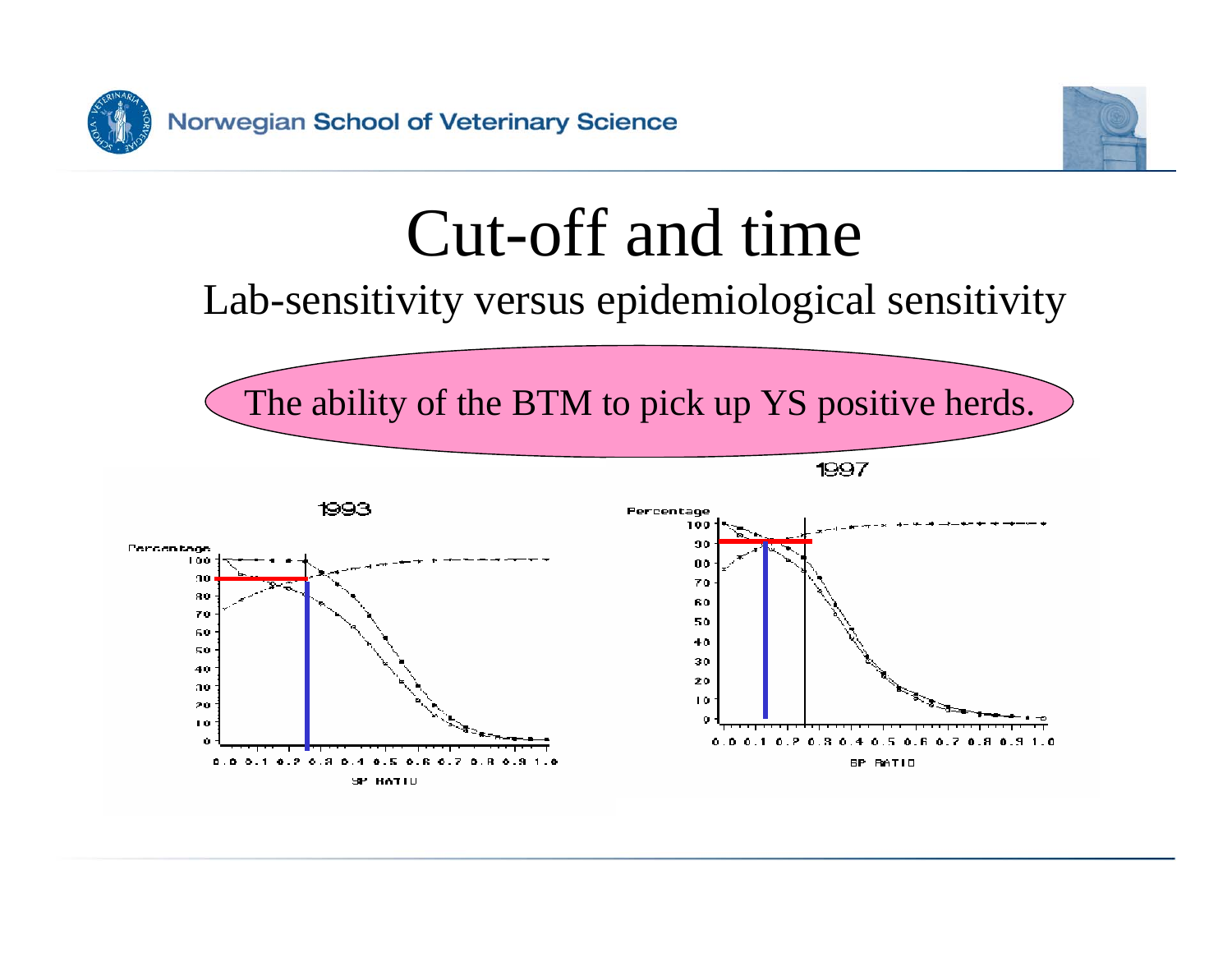



## **Observed Herd Health effects**

- •Abortion
- $\bullet$
- •Milk production:
- •
- •

\* under a control situation!!

•Disease Treatments\*

- $+$  > twice the risk (OR=2,2)
- Time to first calving:  $+ 14 \text{ days} (1-27)$  by sero-conversion(SC)
	- + 18 (1-37) in YS positive herds
	- $-96$  kg/lactation (28 to  $-220$ )
- Culling  $+2,5/100$  cow years (CY) by SC
	- $+ 2.3$  in year after SC
- Animals lost/died\*  $+ 0,2/100$  CY by SC
	- $+ 0,25/100$  CY in year after SC
	- + 0,32/100 CY in YS herds
	- $+ 9.8 (0 21)/100 \text{ CY}$  in year after SC  $+ 21 (0 - 48)/100$  CY in YS herds

\* e.g. mastitis showing a 7% increase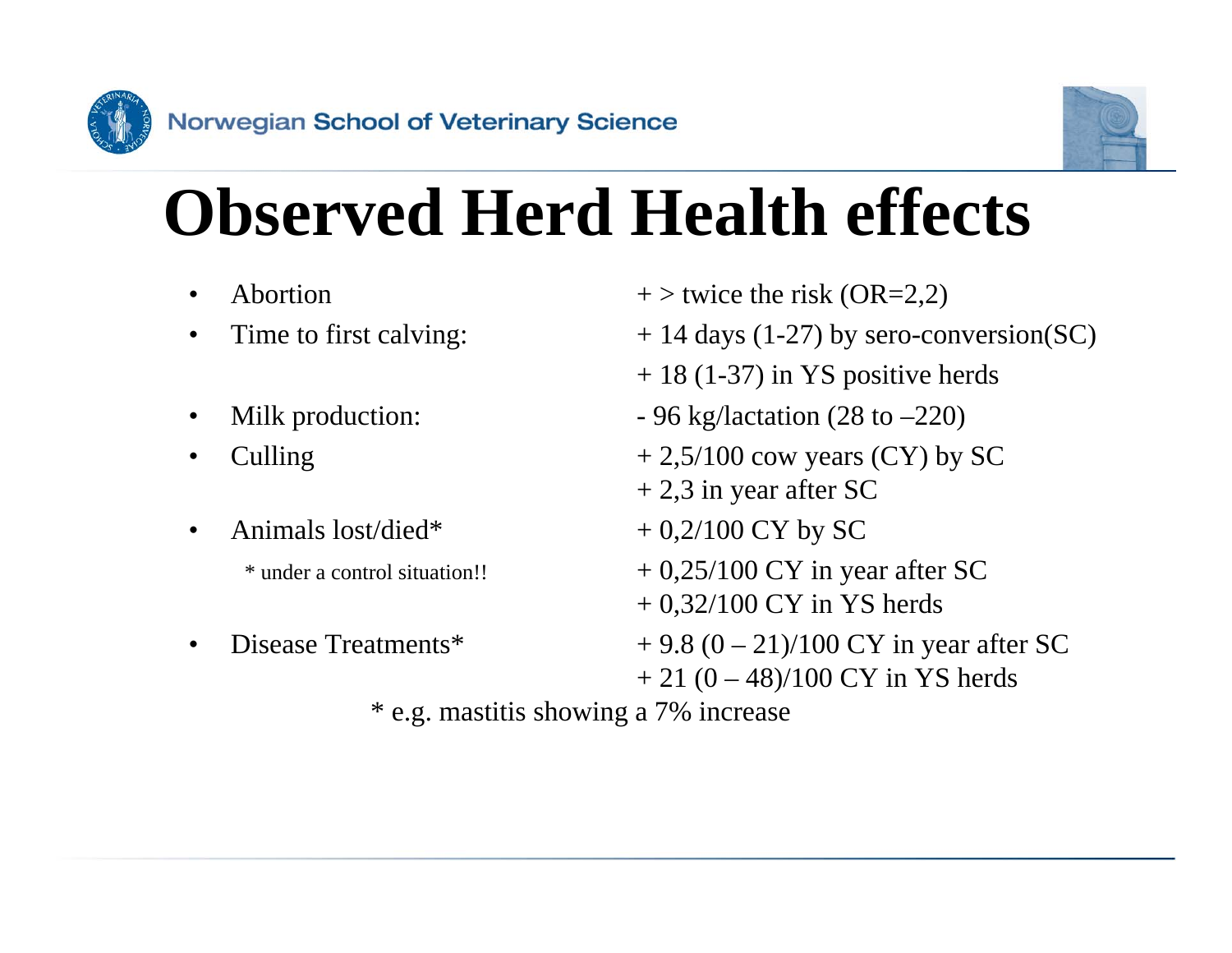



# **Herd level losses**

(30 dairy cattle herd)

- Estimates for expected losses (cow year)
	- 1 188 (40)  $\in$  at SC
	- 1 875 (63) ∈ in year after SC
	- 1 125 (38) ∈ in addition in YS+ herds
- Relative impact
	- Animals lost (PI?) 27%
	- Reproduction 26%
	- More treatments 19%
	- Redused milk production 10%
	- Additional culling 17%

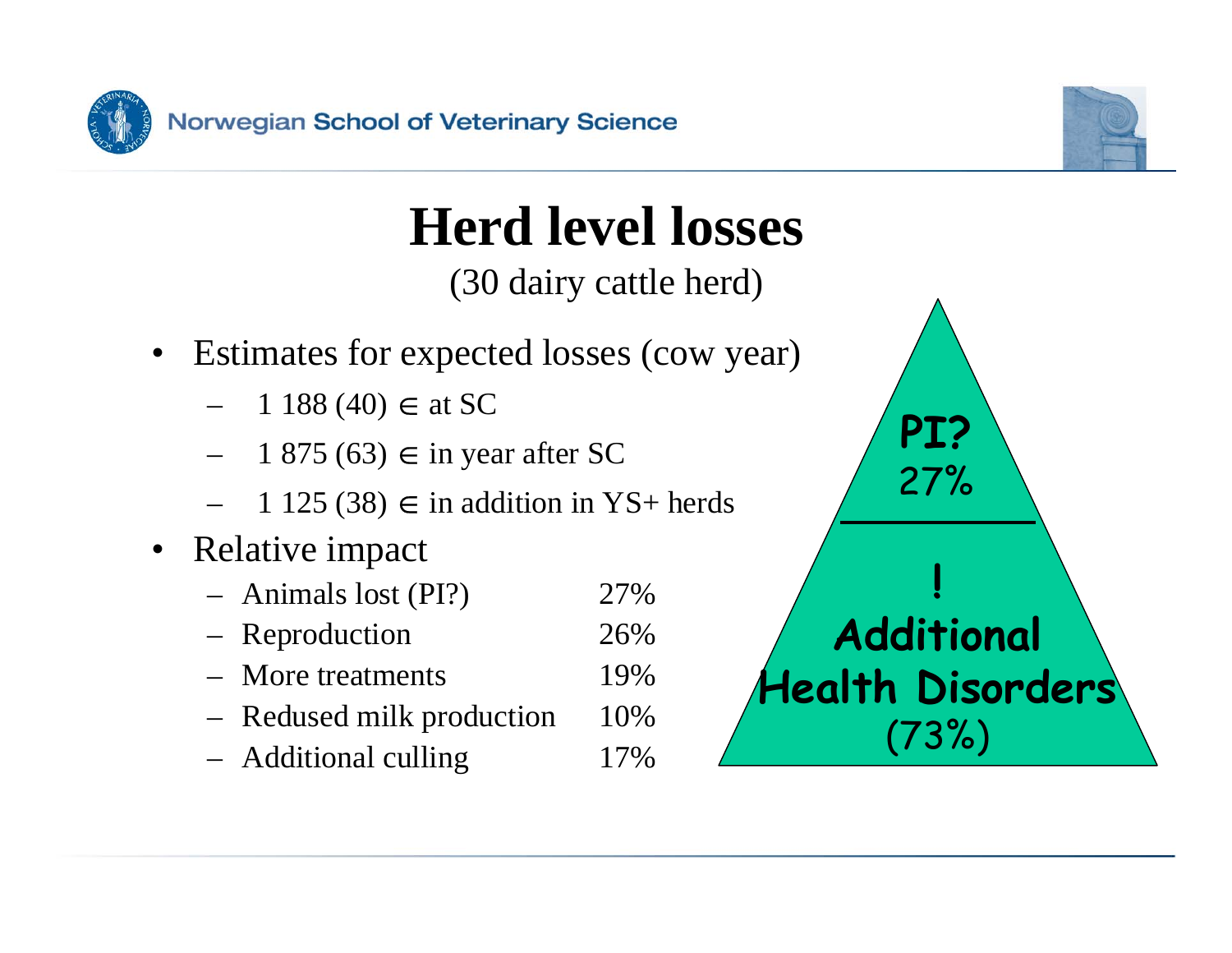



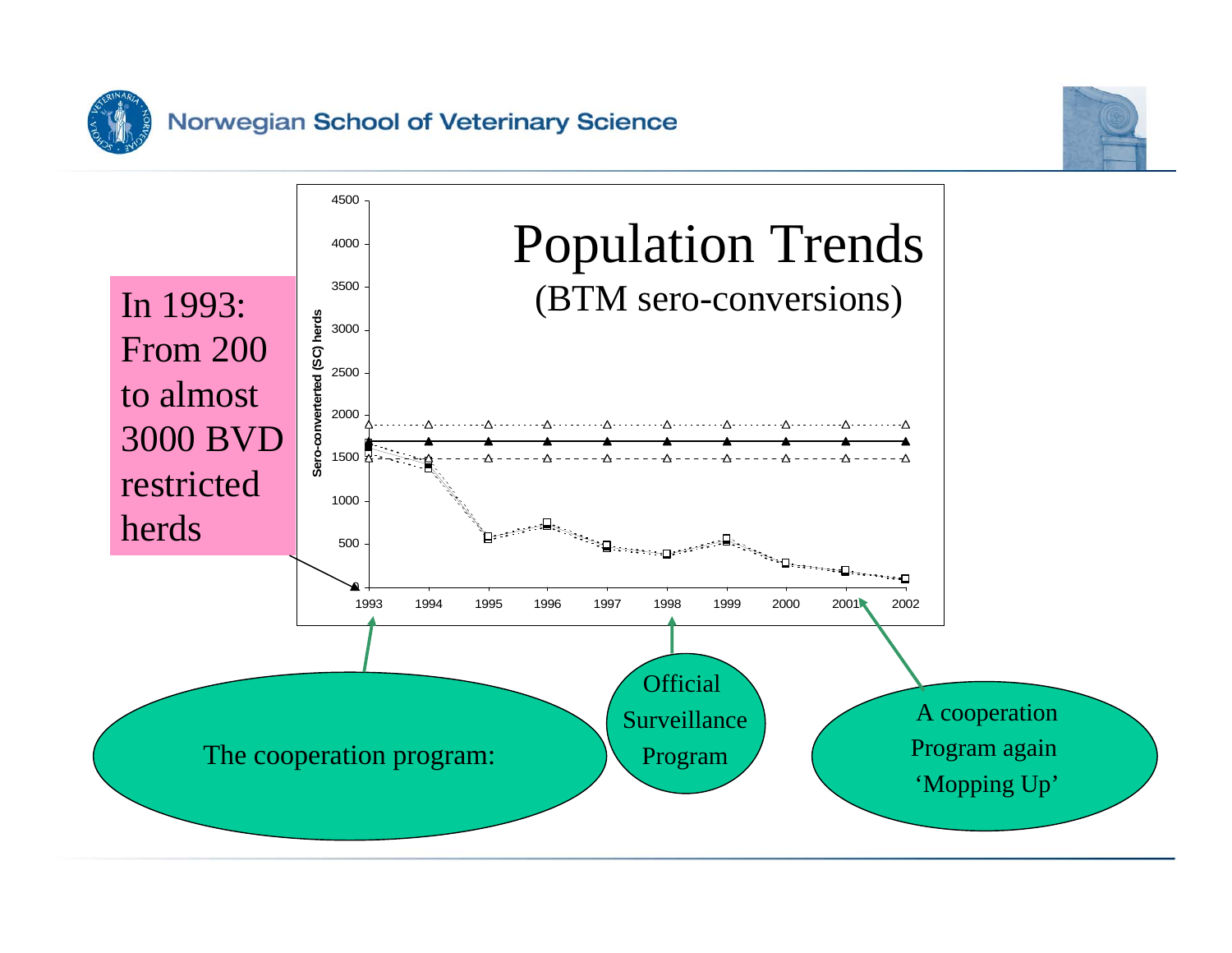



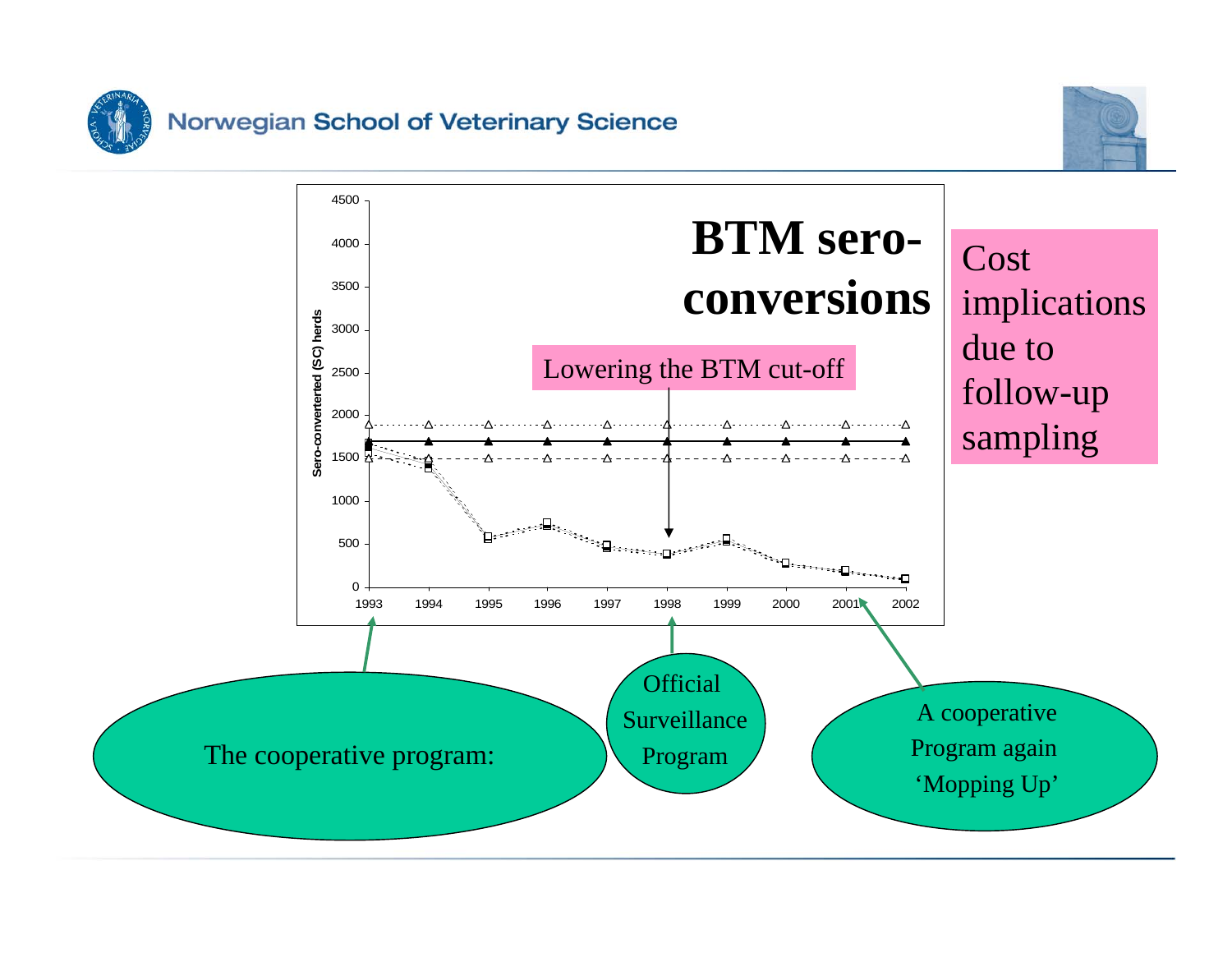

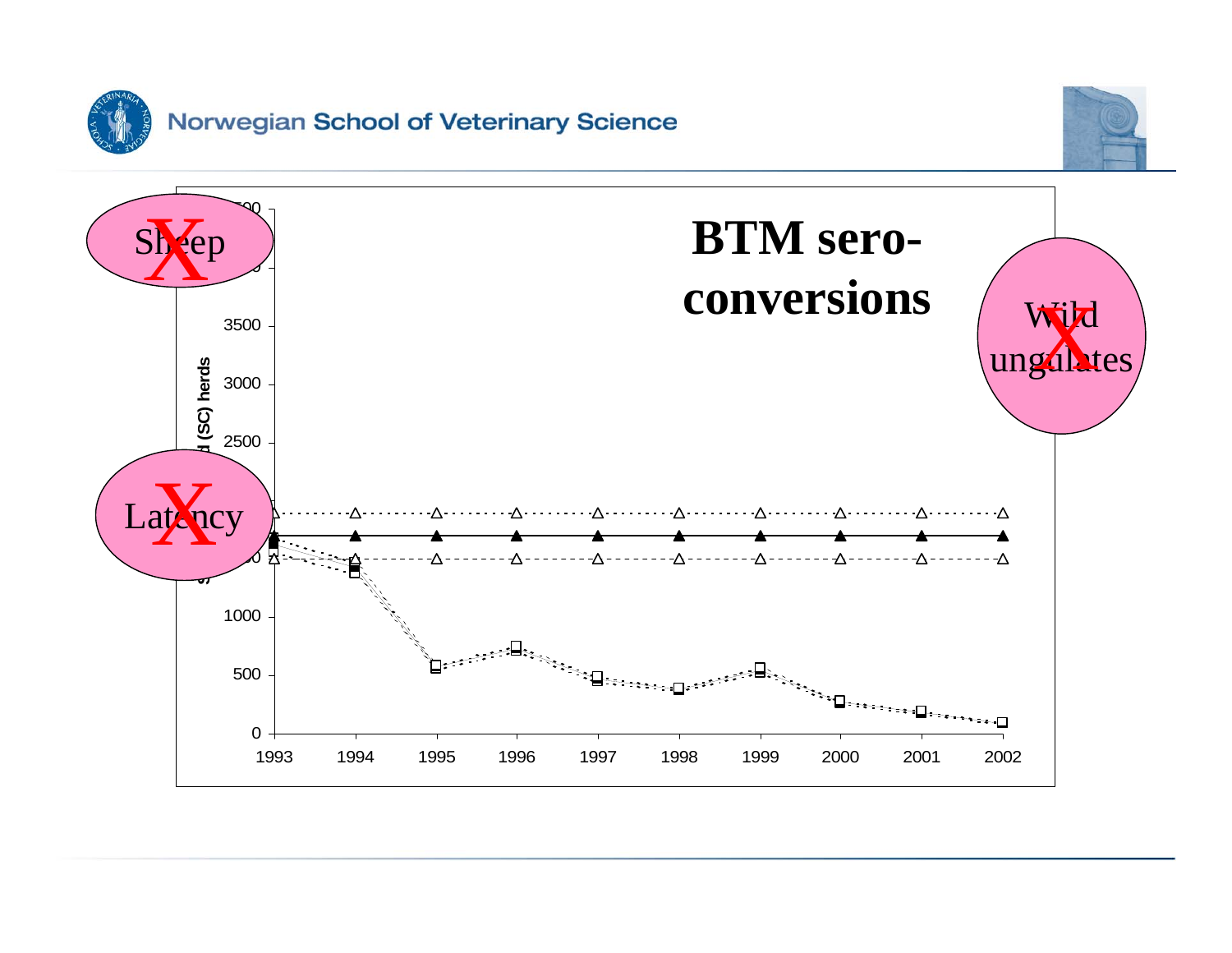



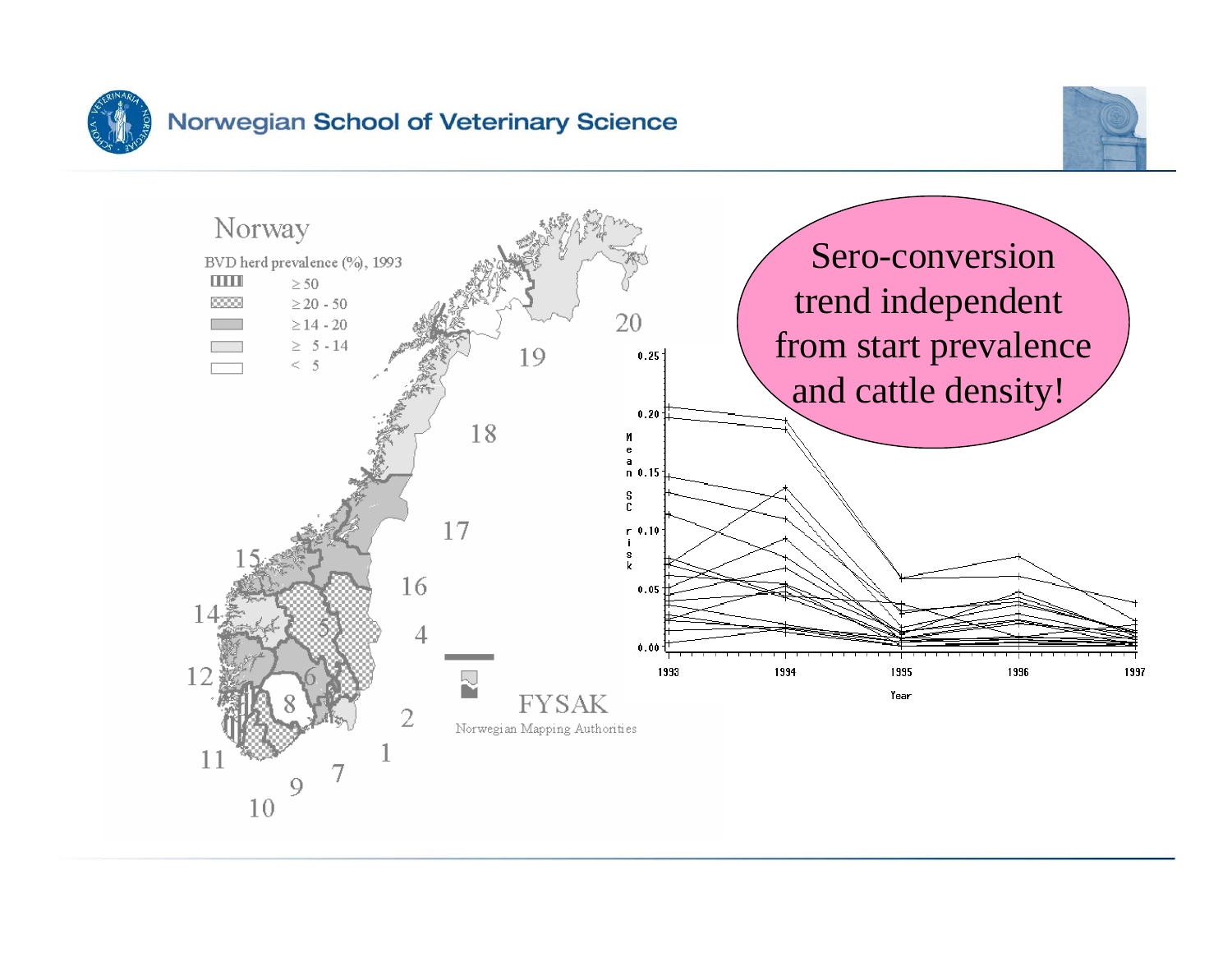



### **Benefit-Cost evaluation**



- • Summing Economic Impact of Infection (health, reproduction and production) in year of SC, year after SC and in YS postive herds.
- •• Benefits = Expected losse without control – Observed losses under control
	- $\bullet$ • Net Benefits = Benefits – Program cost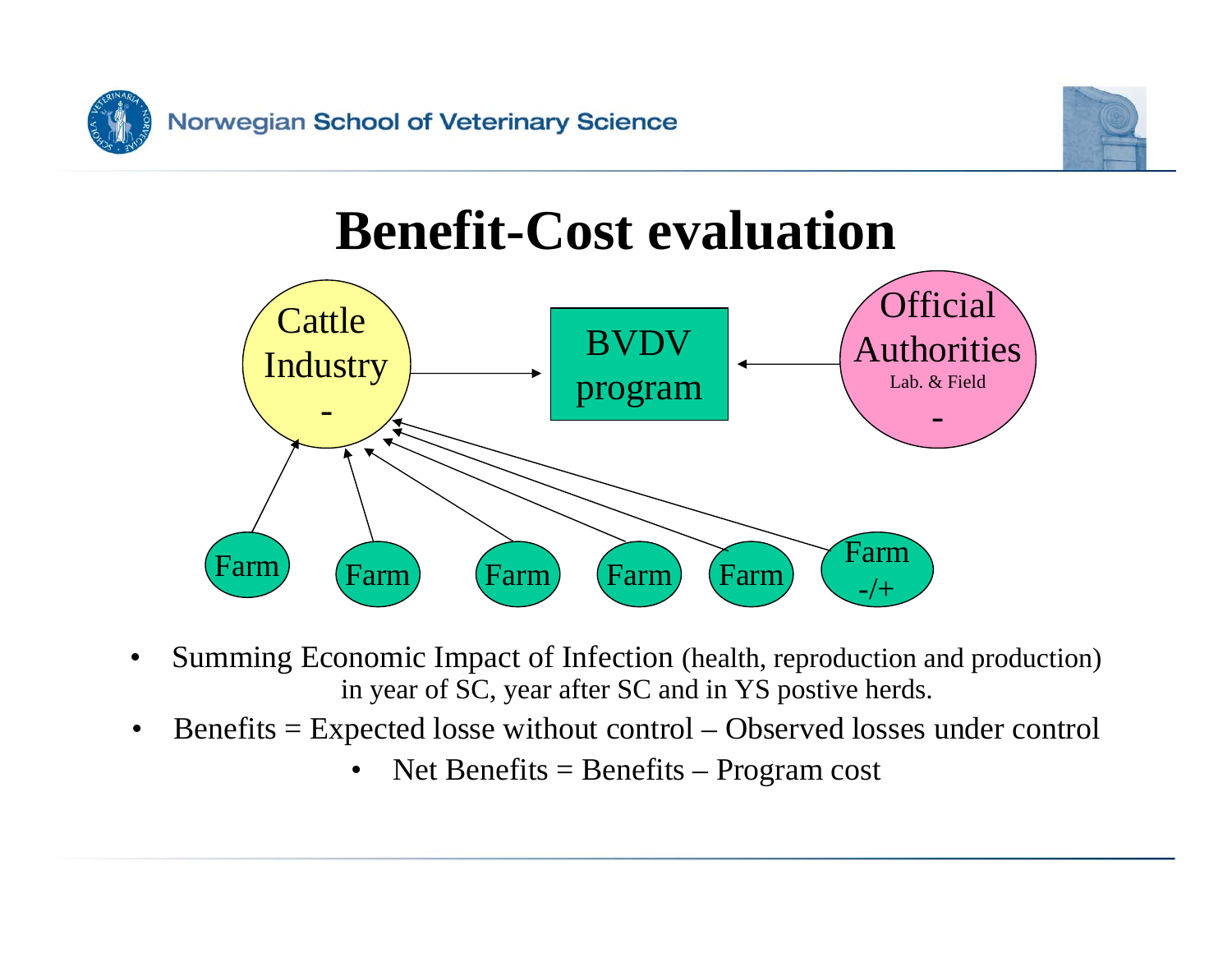



# Programme cost inputs

#### **Cattle industry**

- •Salary program manager
- $\bullet$ Office equipments
- •Meeting & travel expenses
- •Information expenses
- •Expenses data handling
- $\bullet$ Test-kits
- •Lab. materials
- •Mailing expenses etc.

#### **NAHA**

- •Equipment (tubes, needles, etc.)
- •Travel to the farms
- •DVO labor at farm
- •Mailing expenses (samples)
- •(No overhead costs accounted for)

#### **Laboratory Services**

- •Labor analysis BTM/FCM/YS
- •BTM sample transport
- •(No overhead costs accounted for)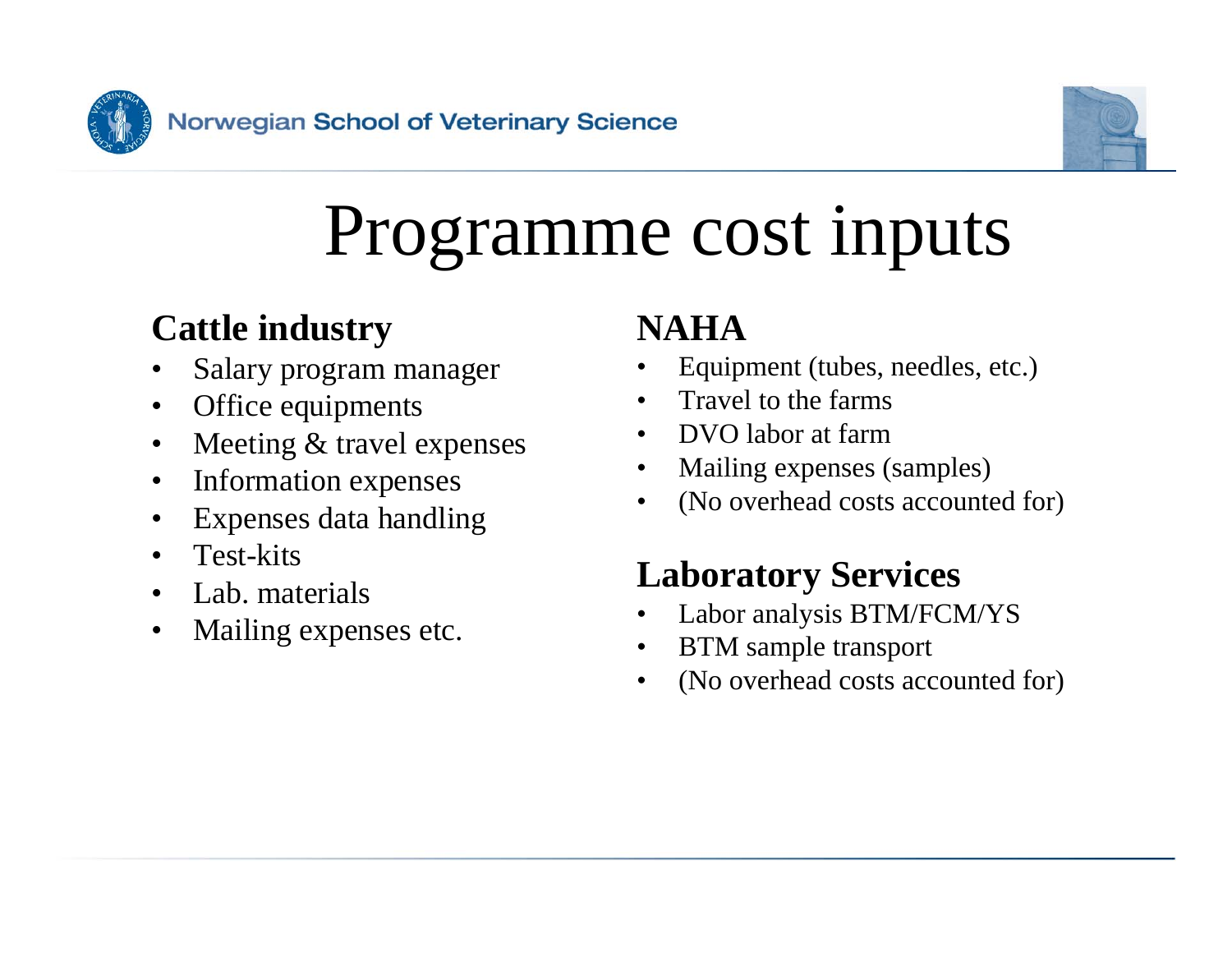



## 'Consequental farmer cost in affected herds'

#### **Movement restriction effects:**

- Lost option no live animal trade
- Extra costs no common pasture
- Extra costs double fencing

#### **Herd screening costs (optional!)**

- Testing
- Sampling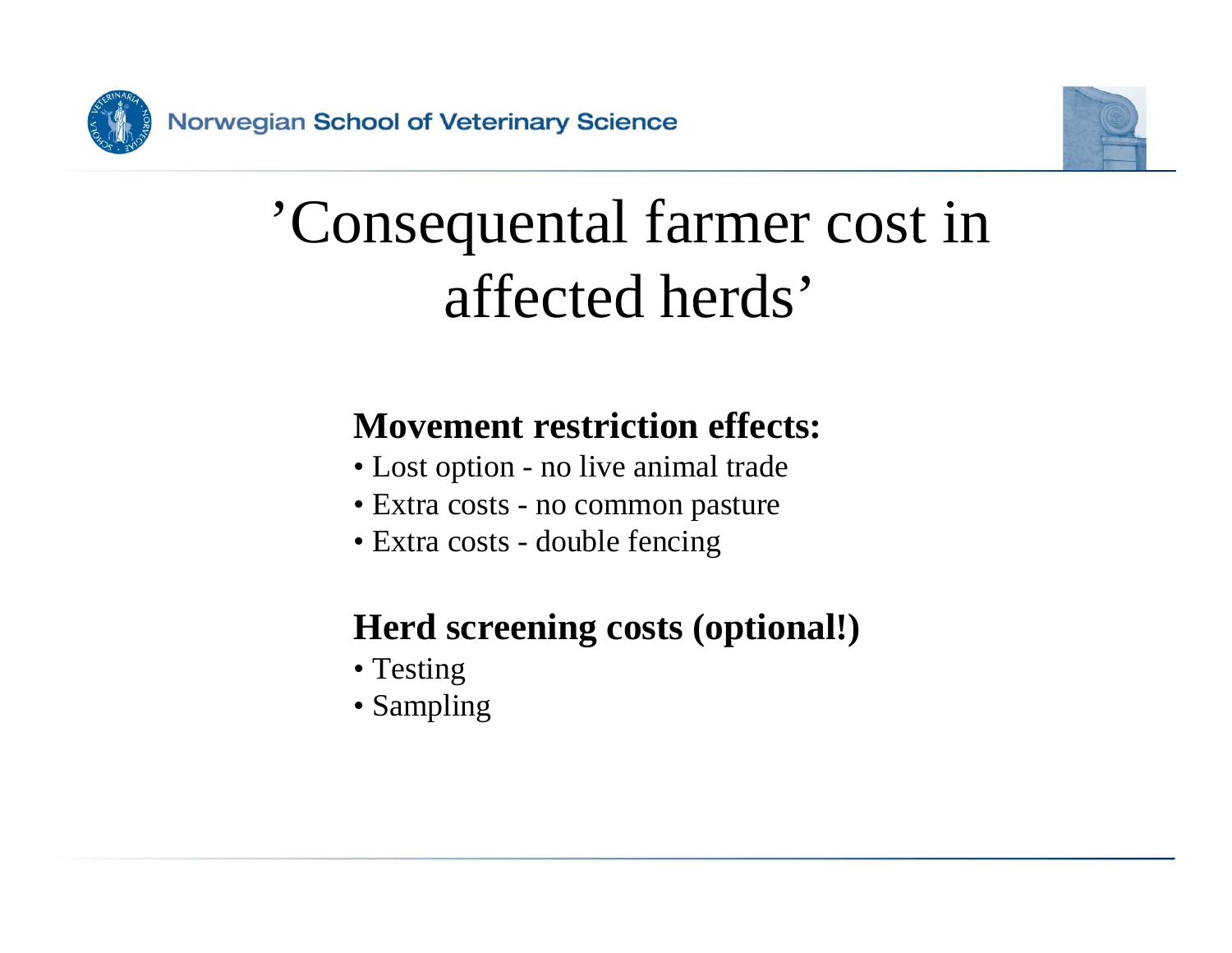

•



# **Program costs, 1993-2003**

• **Control program costs** ∈– Cattle Industry 1 263'–NAHA 1 750' $- VI$  $VI$  550' – <u>Farmers (the BVDV restricted ones!)</u> 2763' – Total control costs 6 326'

Industry - farmers incl. - taking 64% of the total costs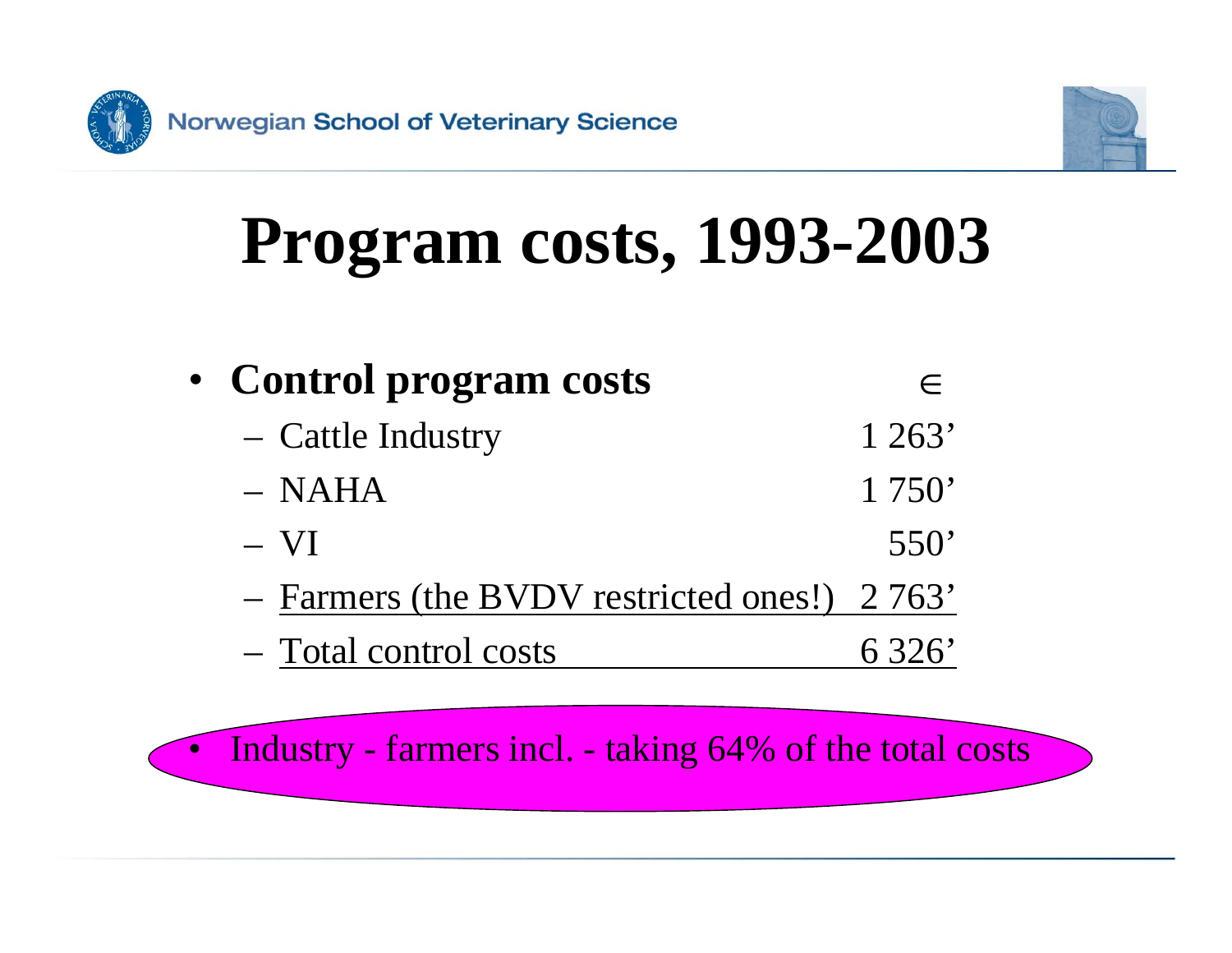

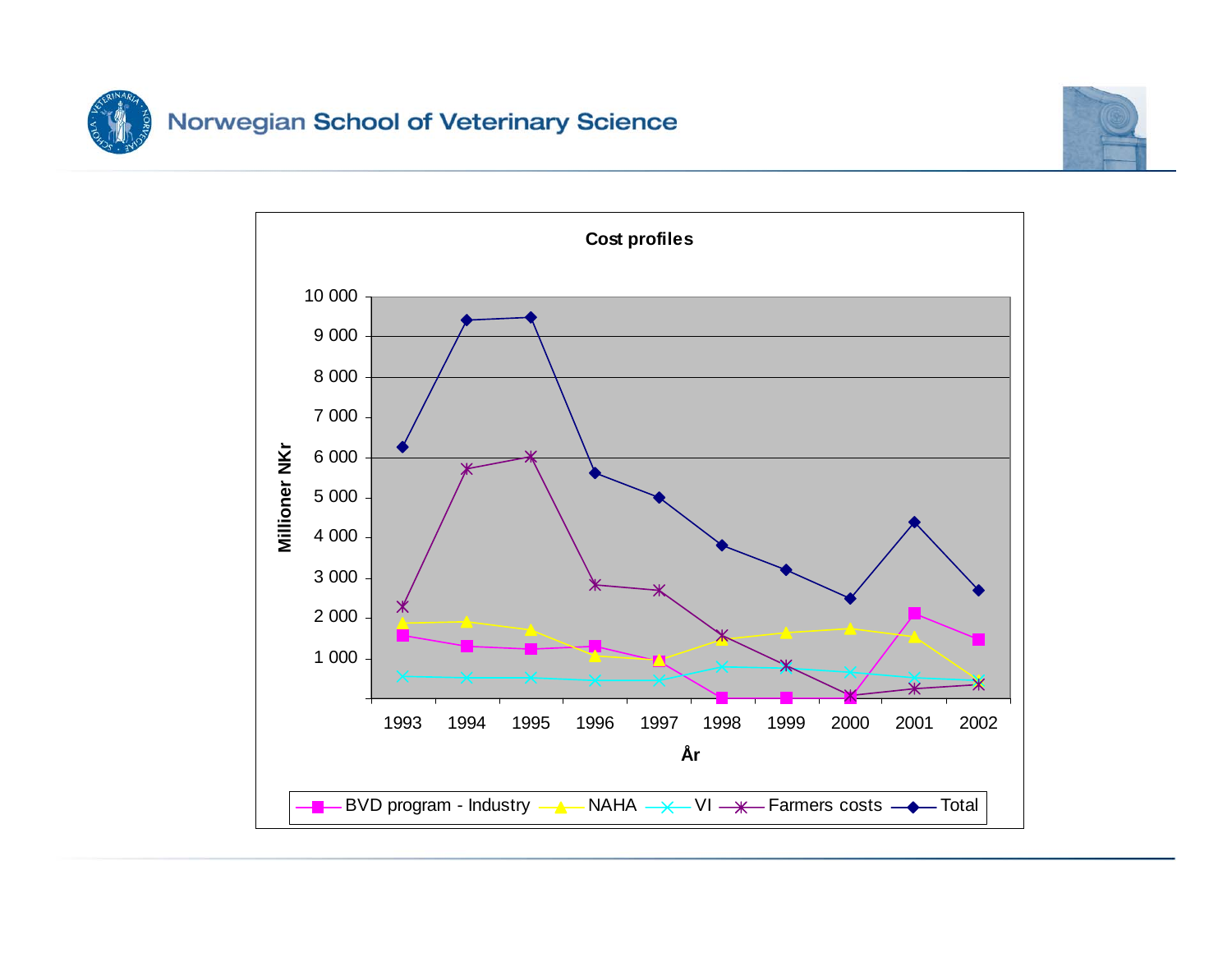



### Observed versus Expected(?) Trends

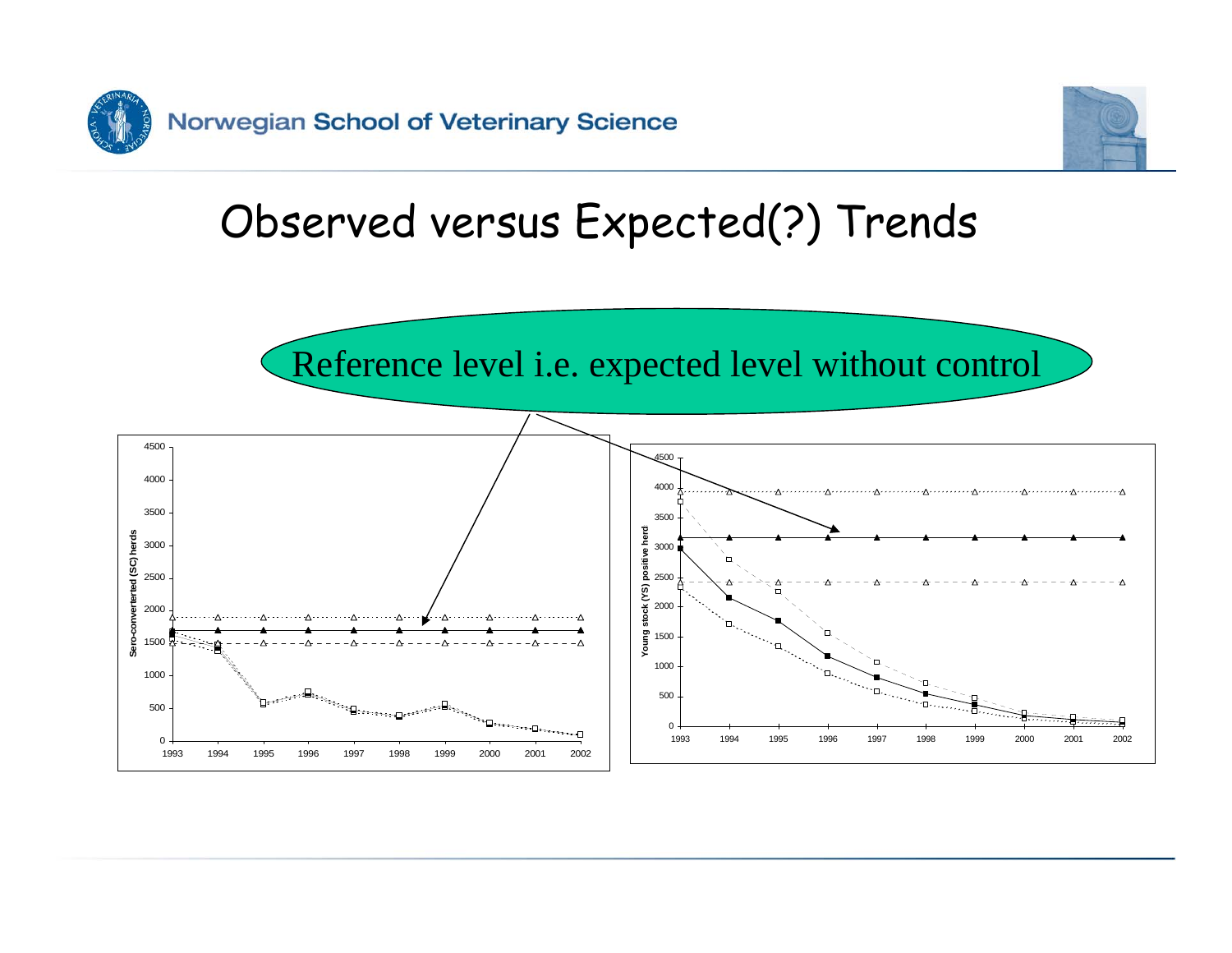

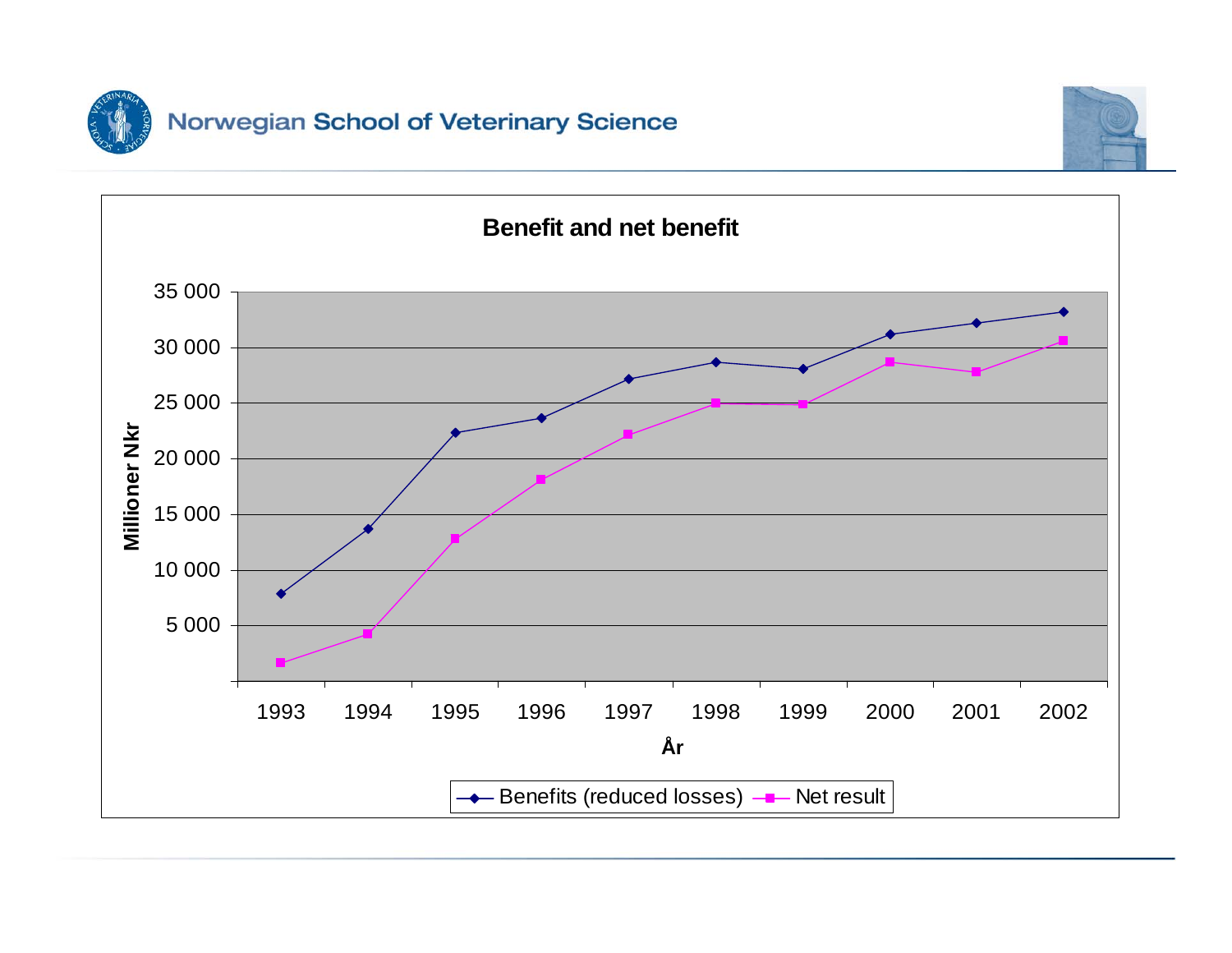



### Total cost 6.3 mill  $\epsilon$ Total benefits 32 mill  $\epsilon$ Total net benefits 25.7 mill  $\epsilon$ Net present value (1993) 18 mill  $\epsilon$ NPV distribution 90% in  $3 - 34$  mill  $\epsilon$

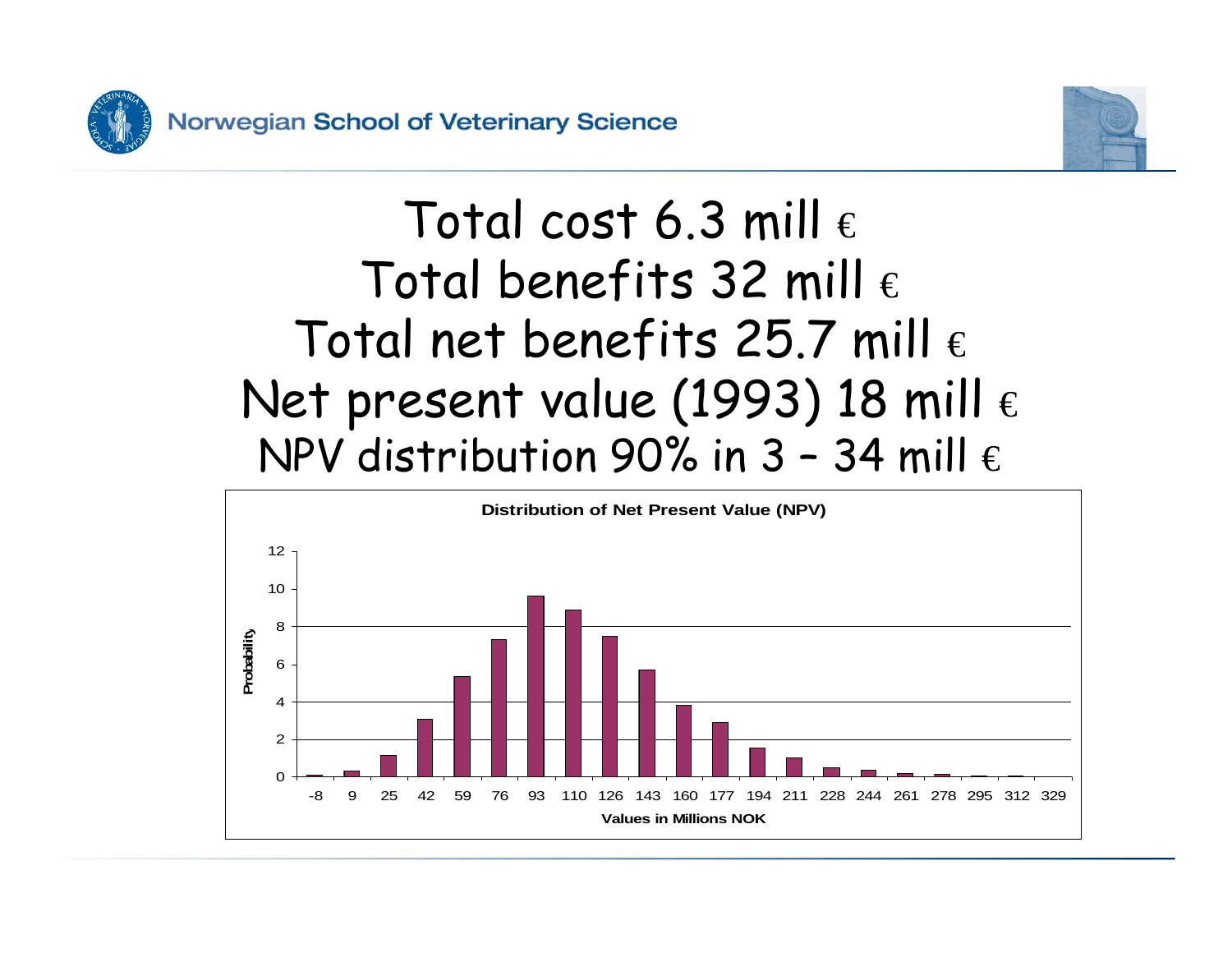



### **The Success Factors**

- •Efficient and cheap screening (herd level screening)
- •Support of legislations – official movement restrictions
- •Compulsory and National approach
- •Well defined regions with controlled animal movements between
- $\bullet$ Organized education of private and official vets, farmers and dairy advisors regarding biosecuri ty measures
- •High appliance among farmers!
- •The joint efforts!! of government, industry and applying farmers
- •HOWEVER:
- •Norwegian cattle population is susceptible to re-introduction of virus
- •BUT:
- $\bullet$ low risk due to low prevalence & low live animal and semen import